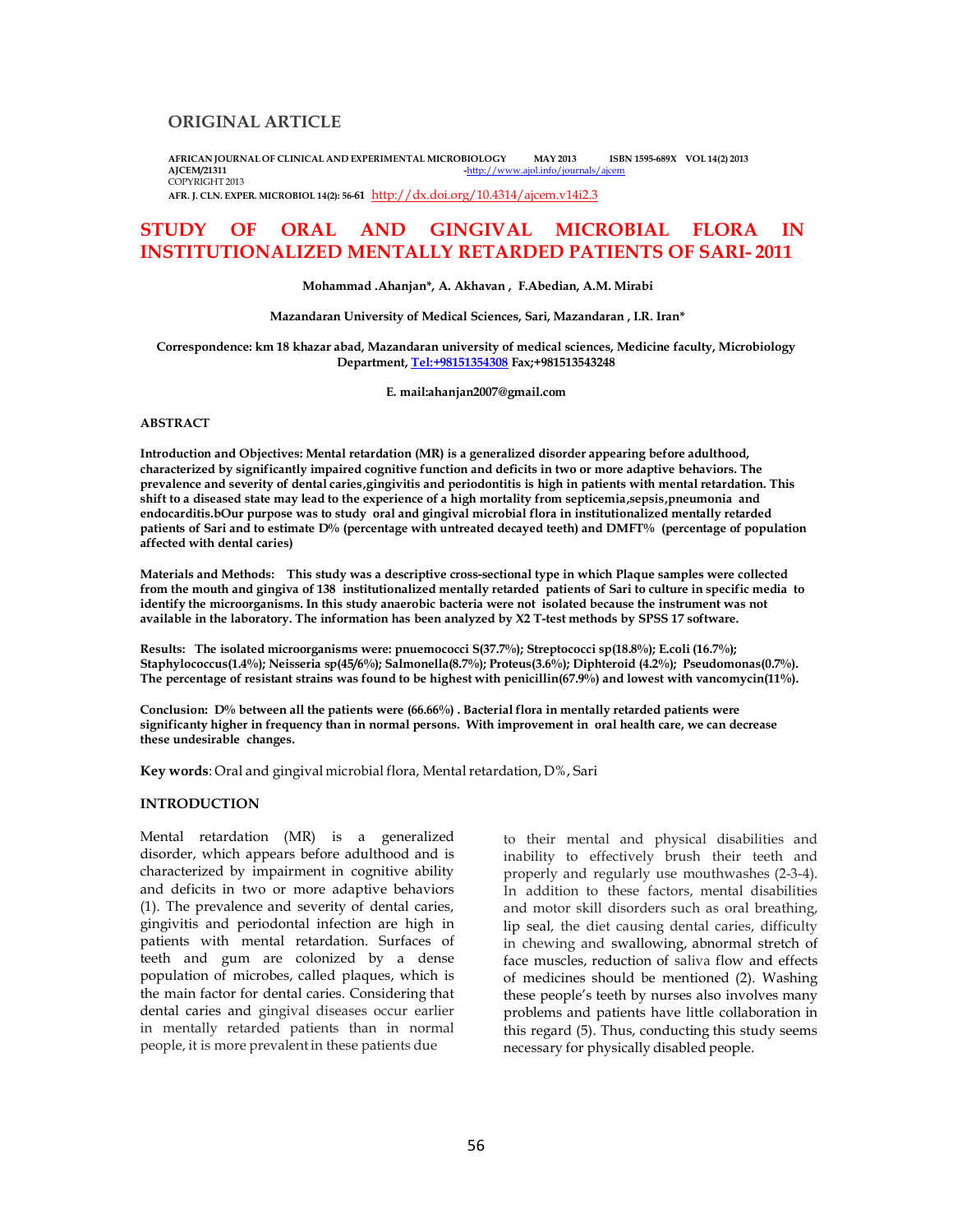Normal oral flora (the flora with proper hygiene in the mouth) can be considerably changed. Weak hygiene of the mouth leads to increased microorganisms and their pathological types in oral flora. This shift toward sickness increases mortality due to septicemia, pneumonia and endocarditis (5). In addition to the mentioned problems, it has been reported for mentally retarded patients that their bacterial resistance of mouth to the conventional antibiotics used in dentistry is different from that of normal people (6).

Different studies have been conducted to study orodental hygienic condition and prevalence of dental caries, gingivitis and periodontal infection in mentally retarded people (7&8). Different studies have been conducted to investigate their microbial flora of gingival and dental plaques and its difference from that of healthy people along with its relationship with respiratory infections. Some other studies have been done to compare antibiotic sensitivity in highly prevalent microorganisms in dental caries of mentally retarded people with that in healthy people. In the present research, for the first time, orodental hygienic condition and prevalence rate of dental caries were studied in mentally retarded people in rehabilitation centers in the city of Sari and oral bacterial flora of these people was investigated.

## **MATERIALS AND METHODS**

This descriptive cross-sectional study was conducted in 2011 on mentally retarded patients in rehabilitation centers in the city of Sari. Sampling of mentally retarded people in these centers was random. Considering the fact that the present study was conducted for the first time, around 50% (138 people) were statistically sampled. The data were recorded in the related questionnaire, which included questions on their demographics such as gender, age and education and those for their parents and some questions about their orodental hygiene condition such as daily tooth brushing, dental caries, tooth extraction, mouth ulcers and history of oral surgery, all of which were nominal qualitative variables. Questionnaires were filled by research team members while examining the patients, by the assistance of the center authorities using the data recorded in the centers, and by the cooperation of the dentist of the related center.

The samples were directly taken from the mouth (and gum) of the participants using a sterile swab, placed in liquid transport medium (Amies) and transferred to the laboratory of Sari Faculty of Medicine. After the samples were transferred to the laboratory, they were cultured in EMB and blood Agar media. Then colonies were gram stained after 24 h of incubation at 37ºC; in case the isolated bacteria were gram positive cocci, catalase test was performed on them. The positive catalase colonies were identified as staphylococcus and coagulase test was performed on them. In case of positive coagulase test, the related colony was identified as staphylococcus aureus and, in case of negative test, novobiocin disc was placed. The colonies sensitive to novobiocin were recognized as staphylococcus epidermidis and resistant colonies were considered staphylococcus saprophyticus. For negative catalase colonies which indicated their streptococcus property, hemolytic test was performed. For the colonies with alpha type hemolysis, optochin disc was used and the colonies sensitive to optochin were identified as pnuemococcus while resistant ones were recognized as viridans streptococcus. For beta type hemolytic colonies, bacitracin disc and SXT were used. The colonies sensitive to bacitracin and SXT resistant colonies were identified as streptococcus pyogenes while SXT and bacitracin resistant colonies were identified as streptococcus sp. In case the isolated bacteria were gram negative baccilus, they were cultured on special enterobacteriaceae media and species of the considered bacteria was identified after comparison with the enterobacteriaceae chart. One of the limitations of this project was failure to study obligate anaerobes.

Resistance and sensitivity of the isolated bacteria to ampicillin, amoxicillin, garamycin, penicillin, vancomycin and trimethoprim sulfamethoxazole were investigated for gram positive bacteria. The same was examined using cifixim, ceftriaxon, tetracycline, jentamycin, trimethoprimsulfamethoxazole, ciprofloxacin and cefazolin for gram negative bacteria. Antibiogram was performed in Moller Hinton medium using Kirby-Bauer method according to 0.05 McFarland standards. The available data were analyzed in SPSS software (version 17) using Chi square test and ANOVA.

#### **RESULTS**

In this study, out of 138 mentally retarded patients (48 patients) in the city of Sari, 31.4% were in Pardis Center and 21.7% (30 patients)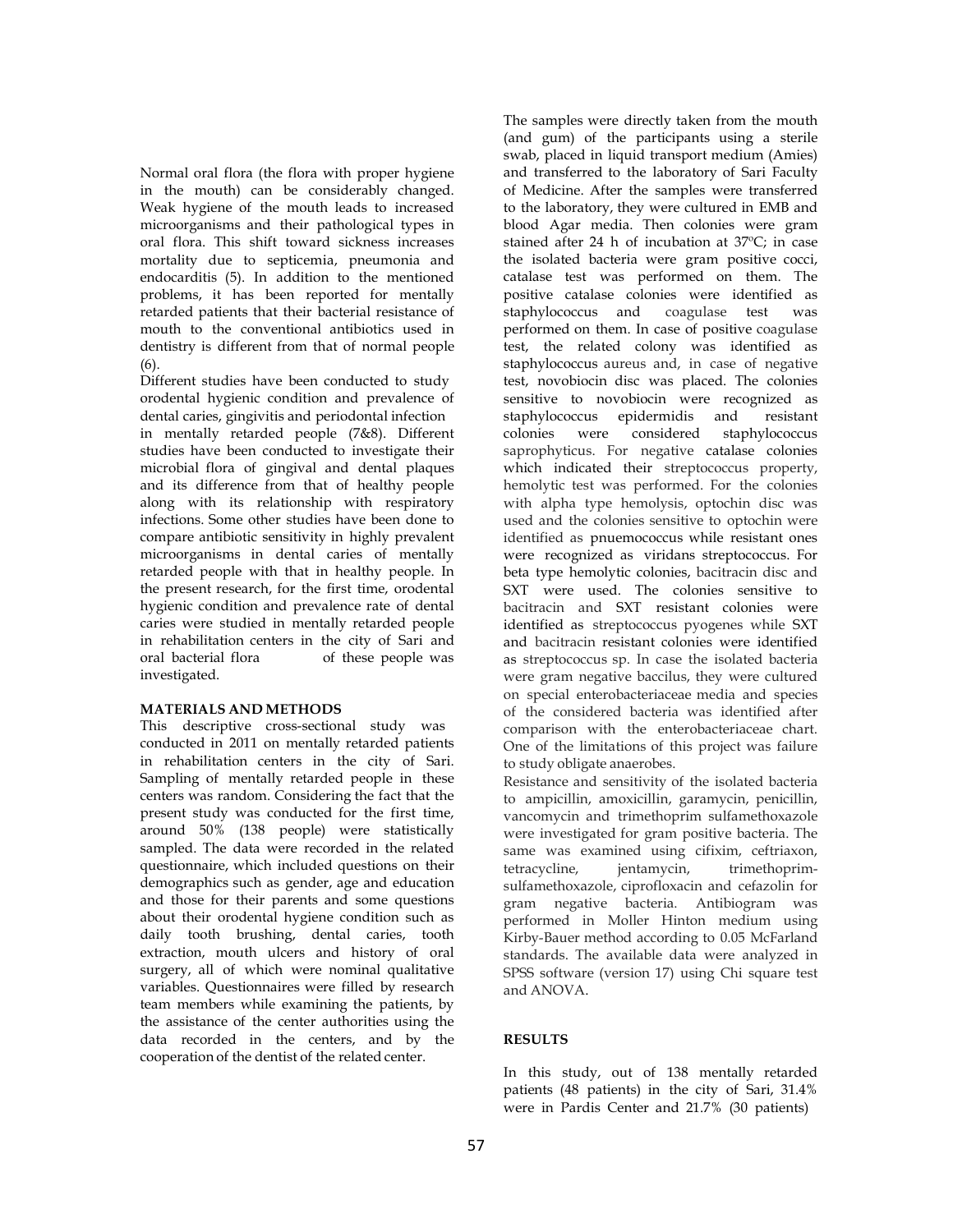were in each of Mehregan, Sina and Ferdowsi Centers. The studied people were classified into three age groups of below 20, 20 to 40 and above 40. In this study, P<0.05 was considered significant. The studied people included 68.8 % (95 patients) females and 31.2% (43 patients) males. Mean and standard deviation of the studied people's age were 28.28 and 12.05, respectively.  $4.3\%$  (6 patients) were literate and 95.7% (132 patients) were illiterate.

36.2% (50 patients) used toothbrush and 63.8% (88 patients) did not use it. 65.9% (135 patients) had dental caries and 34.1% (3 patients) did not. 50.97% (70 patients) had a history of tooth extraction but 49.3% (68 patients) had no record. 10.979% (15 patients) had mouth ulcers but 89.1% (123 patients) did not. 5.1 % (7 patients) had positive and negative bacteria and the record of oral surgery while 94.9% (131 patients) had no such records. 13.18% (19 patients) used antibiotics every day but 86.2% (119 patients) did not. D% index was estimated in three age groups in all of the studied patients, which was as  $(p=0.001)$ . follows: below 20 (54%), 20 to 40 (76.2%), above 40 (73.3%), total (69.5%). Based on Chi square statistical test, there was a significant relationship between dental caries and age (

#### $x^2 - 6.394$ df - 2 Poskae = ). **0.041).**

Frequency distribution of isolated bacteria was calculated from the mouth samples of the mentally retarded patients in this study as follows:

Pnuemococcus 37.7% (52 patients), E.coli 16.7% (23 patients), niseriasp 45.6% (63 patients), streptococci sp 18.8% (26 patients), staphylococci sp 1.4% (2 patients), pseudomonas 0.7% (1 patient), salmonella 8.69% (12 patients), proteus 3.6% (5 patients), diphtheroid 4.2% (6 patients).

In the performed study based on Chi-square test, there was a significant relationship between frequency of isolated bacteria from the mouth samples of the studied mentally retarded patients and the following cases were found: rehabilitation centers (p=0.000, df=45), gender of patients (p=0.000 and df=15), using toothbrush  $(p=0.25$  and df=15), dental caries  $(p=0.03$  and df=15), tooth extraction ( $p=0.009$  and df=15), mouth ulcers (p=0.05 and df=15) and daily antibiotic use (p=0.01 and df=15); however, it had no significant relationship with oral surgery (p=5,  $df=15$ ).

Antibiotic resistance to the tested antibiotics on gram positive bacteria was as follows: ampicillin 18.5% (15 patients), amoxicillin 50.6% (41 patients), jentamycin 12.3% (10 patients), penicillin 67.9% (55 patients), vancomycin 11% (9 patients), trimethoprim-sulfamethoxazole 65.4% (53 patients).

The antibiotic profile for gram negative bacteria was as follows: gentamycin 0%, tetracyclin 2.6%<br>(1 patient), ceftazidime 13.1% (5 patients), ciprofloxacin 0%, ceftriaxone 5.3% (2 patients), cephotaxin 42.1% (16 patients), cefixim 36.8% (14 patients), trimethoprim-sulfamethoxazole 5.3% (2 patients).

Based on Chi-square test ( $p=0.00$  and  $df=60$ ), there was a significant relationship between resistance to the tested antibiotics on gram<br>positive and negative bacteria and the statistical test, there was a significant relationship between age groups and frequency of isolated bacteria (p=0.009) and antibiotic resistance

# **DISCUSSION**

The present research showed that the prevalence of dental caries among 138 mentally retarded patients in Sari rehabilitation centers (D %) was  $69.5\%$ . The estimated D % was higher than the value reported by Marcia H. Tanaka et al. (2009) in Brazil [2], in which D % was equal to 0%. In the performed statistical study in this research, D% was about 63% in the age group of 7-12 years old, which was lower than the one reported by Alghahtani and Vien (2004) in Saudi Arabia [3], reported as 100%. In this study, D % was about 70% in the age group of 3-30 years old, which was in line with the one reported by Rao et al. (2001) in India (18) as 71.5%.

In this study, the prevalence of pnuemococcus among mentally retarded people was 37.7%, which was higher than its prevalence in oral flora of normal people (25%) according to the International Reference (15).

In this study, the prevalence of streptococcus (sp) among mentally retarded people was 18.8%, which was higher than its prevalence reported by W. J. Losche et al. (1972) (8) as 37.8% and the rate reported by Salaco (2007) in Kuwait (6) as 39%. The estimated prevalence of streptococcus mutans in oral flora of the mentally retarded patients in this research was not significantly different from its prevalence in oral flora of the normal people in the study by Salaco (6).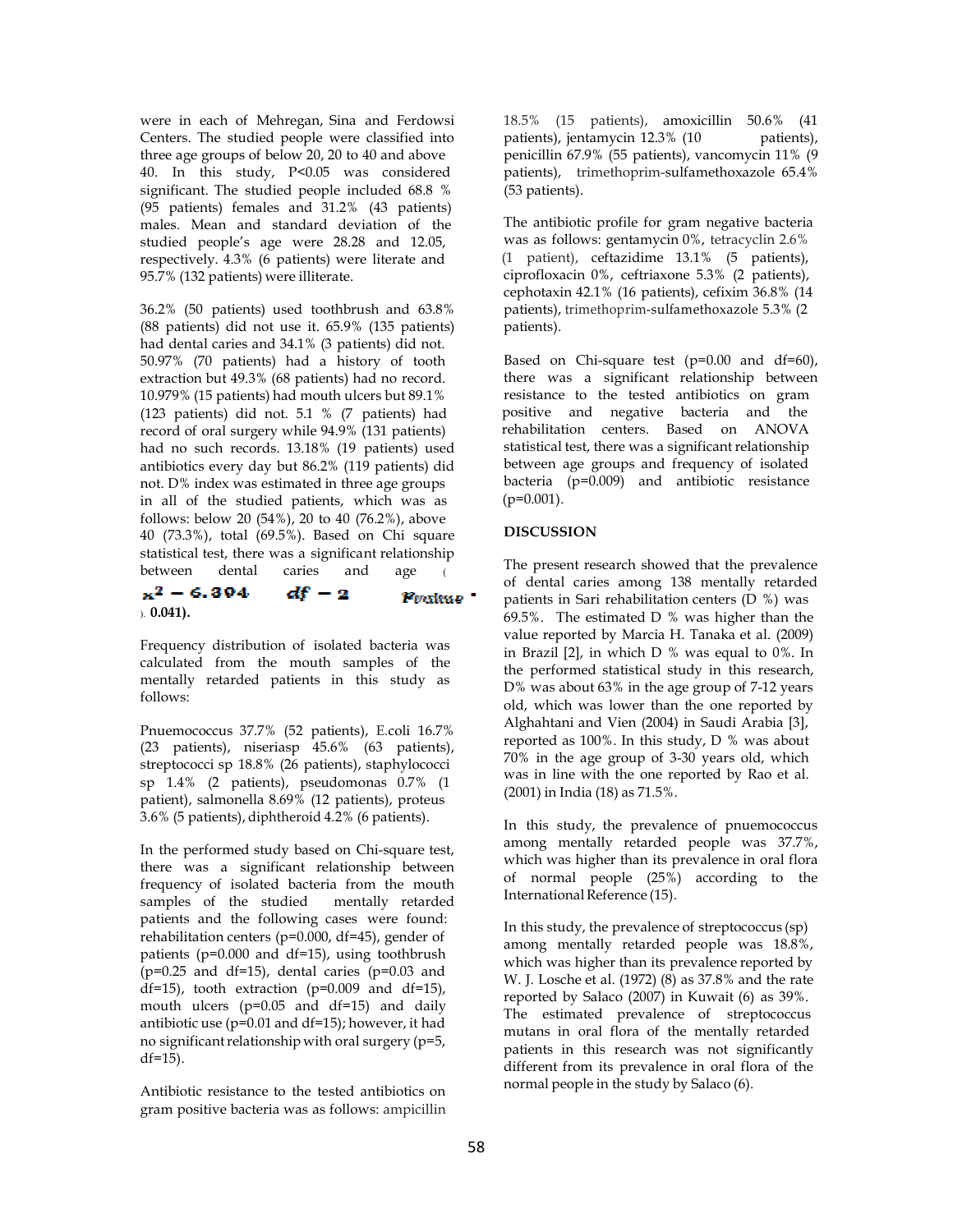| <b>BACTERIAL ISOLATE</b> | <b>USE OF ANTIBIOTICS</b> |            | TOTAL (%)                |         |
|--------------------------|---------------------------|------------|--------------------------|---------|
|                          | YES (%)                   | NO (%)     |                          |         |
| Pneumococci              | 6 (11.5%)                 | 46 (88.5%) | 52 (100%)                |         |
| E.coli                   | 16 (69.6%)                | 7 (30.4%)  | 23 (100%)                |         |
| Neisseria spp.           | 13 (30.6%)                | 50 (79.4%) | 63 (100%)                |         |
| Streptococci             | 7 (27%)                   | 19 (73%)   | 26 (100%)                |         |
| Staphylococci            | $0(0\%)$                  | 2 (100%)   | 2 (100%)                 |         |
| Pseudomonas              | 1 (100%)                  | $0(0\%)$   | 1 (100%)                 |         |
| Fungi                    | 3(37.5%)                  | 5 (62.5%)  | 8 (100%)                 |         |
| Diphtheria               | 3(50%)                    | 3 (50%)    | 6 (100%)                 |         |
| Salmonella spp.          | $0(0\%)$                  | 12 (100%)  | 12 (100%)                |         |
| Proteus spp.             | 0(0%                      | 5 (100%)   | 5 (100%)                 |         |
| For<br>the               | difference<br>to          | be         | significant,<br>$p=0.01$ | $Df=15$ |

FIGURE 1: FREQUENCY OF ISOLATION OF DIFFERENT BACTERIA FROM ORAL SAMPLES

prevalence rate of this microorganism in normal floral of the normal people was 100% (15).

In this research, prevalence rate of E.coli was 16.7% and that of proteus was 3.6% while studying enterobacteriaceae family and the prevalence rate of these bacteria was higher in normal flora of the normal people, each of whom had 25% of normal flora. Prevalence rate of salmonella was 8.7% which did not exist in normal people's mouth flora and this important fact indicated fecal-oral contamination due to low hygienic level in these people.

Prevalence rate of Neisseria was 44% in this study. In normal people's flora, the prevalence of Neisseria sp and Neisseria meningitides was 25% (15). This increased rate which was found in the present study was due to lack of separation of its different species.

Prevalence of pseudomonas aeruginosa in the present research was 0.7% which was equal to its

According to the International Reference, rate in normal oral flora of normal people  $\langle \langle \cdot \rangle \rangle$ (15).

> Prevalence of staphylococci sp in this study was 1.4%; this rate was about 100% in normal oral floral of normal people in terms of staphylococcus epidermidis (15). Also, it was 25% for staphylococcus aureus (15).

> The prevalence rate of diphtheroids in this study was 3.5%, which was less than its prevalence rate in normal oral flora of normal people as 25 %  $(15)$ .

> During statistical studies in this research, antibiotic sensitivity and resistance of gram positive cocci to six antibiotics of amoxicillin, ampicillin, jentamycin, penicillin, vancomycin and trimethoprim-sulfamethoxazole were studied which were 50.6%, 18.5%, 12.3%, 67.9%, 10% and 65.4%, respectively. The highest and lowest resistance was to penicillin (67.9%) and vancomycin (11%), respectively. In addition, in the study by Salaco et al. in Kuwait, the highest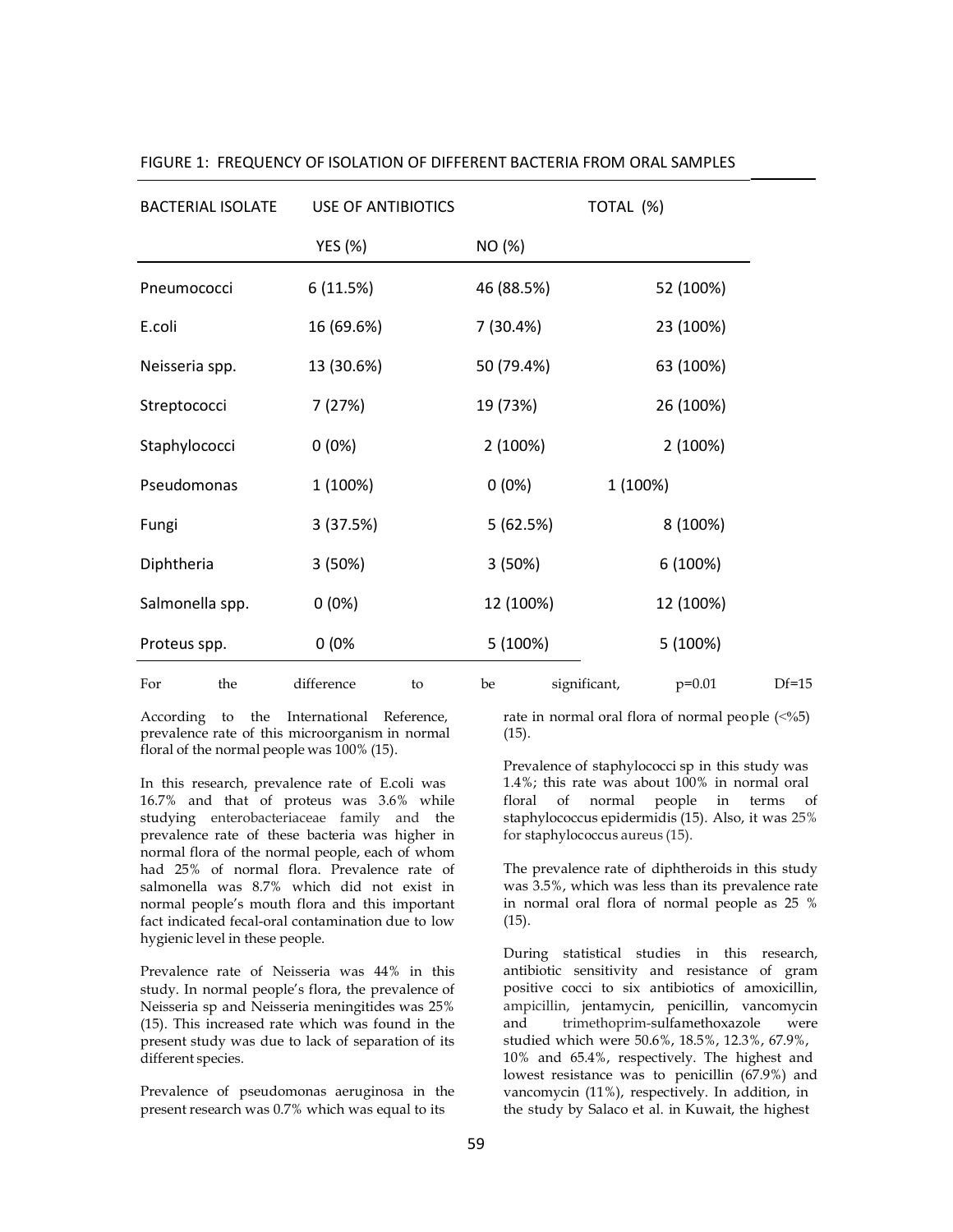resistance was to amoxicillin (43%), which was lower than that obtained in this study in two groups of healthy and mentally retarded people and the lowest resistance was to vancomycin (12%), which was in line with the rate obtained in the present work.

The present research showed that oral and gingival bacterial flora of the studied mentally retarded people was significantly difference from oral bacterial flora in the normal people (according to the recorded scale in International References), which is justified considering their clinical differences and their inability to maintain their oral hygiene.

Higher prevalence of pneumococcus in these people than that in normal people increases risk of bacterial respiratory infections and dental plaques such as salmonella, which are never

found in oral flora of normal people, were found in these people due to their oral–fecal contamination, both of the mentioned plaques could cause severe infections, especially in case of immunodeficiency. In this study, prevalence of bacterial oral flora had a significant relationship with oral hygiene of these people.

### **Acknowledgements**

We appreciate the esteemed research deputy of University and Faculty of Medicine for financing this project. We also appreciate esteemed authorities of four rehabilitation centers for mentally retarded (Pardis, Sina, Ferdowsi and Mehregan) in the city of Sari for their sincere cooperation.